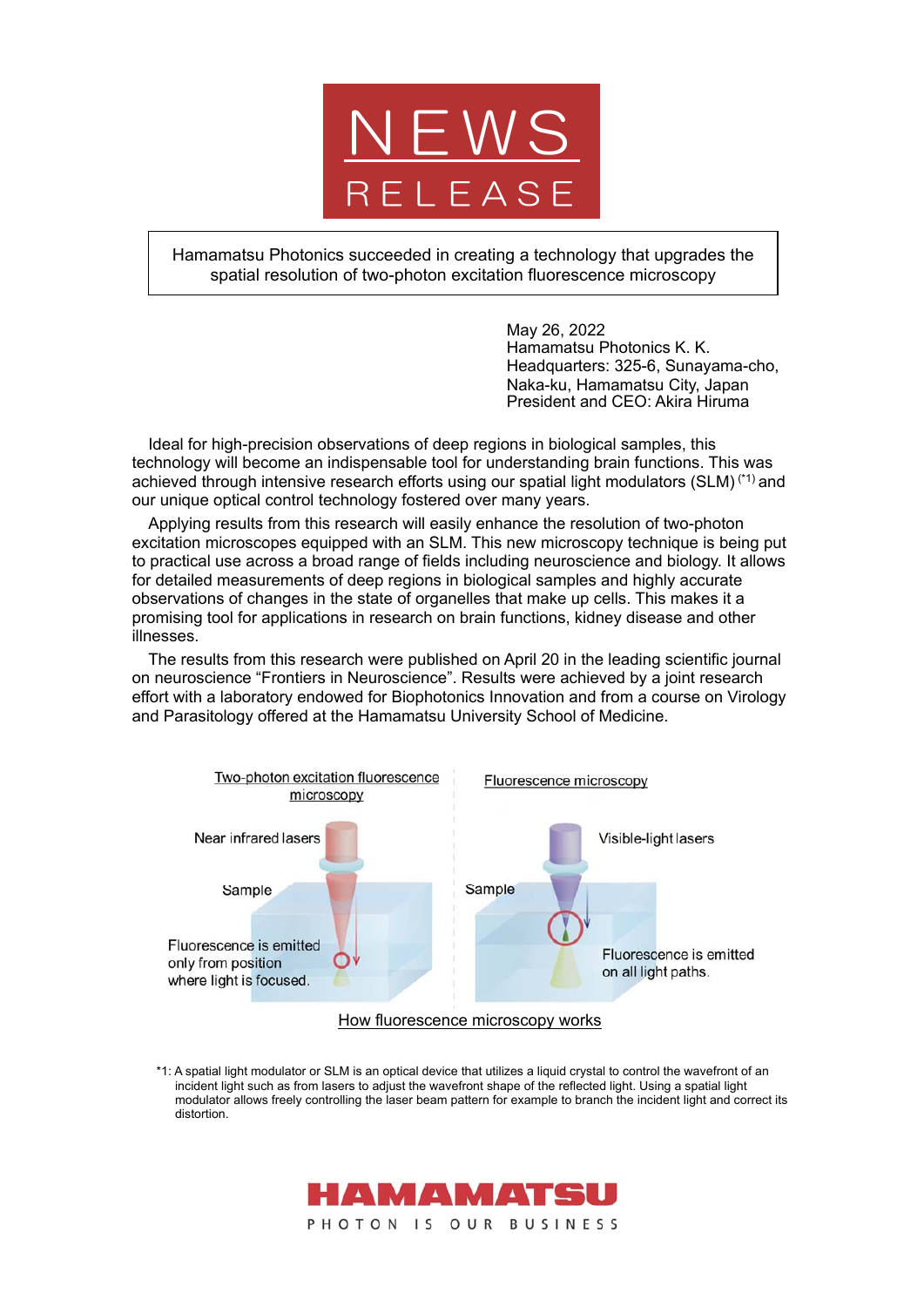## **Research background**

In scientific fields such as neuroscience, biology and medicine, it is necessary to clearly observe deeper positions of thick biological samples such as brain tissues. Two-photon excitation fluorescence microscopy utilizes near-infrared light which penetrates well into biological samples, reaching deeper positions compared to ordinary fluorescence microscopes using visible light. In deep regions of a sample, however, aberrations  $(2)$  are likely to occur depending on the lens' characteristics and the sample itself, causing a significant loss in resolution. To cope with this problem, two-photon excitation fluorescence microscopes equipped with an SLM are being designed for everyday use. They cancel out the aberrations by feeding a hologram pattern into the SLM.

It is the growing demand from universities and research institutes for higher resolution observation that prompted us to work jointly with the Hamamatsu University School of Medicine. Together, we created this technology improving the resolution of two-photon excitation fluorescence microscopy for practical applications.



## How SLM works to correct aberrations

When the laser light is emitted on the SLM, it reaches a hologram pattern for aberration correction, which is fed from a computer. It is then reflected back with its aberrations corrected. In two-photon excitation fluorescence microscopy, the sample is irradiated with the laser light with its aberrations corrected, so specific areas provide a sharper and clearer image.

\*2: Aberration is a distortion of an optical wavefront. The presence of aberrations causes loss of light condensing capability, lowers microscope resolution and laser processing efficiency, etc. Aberrations can be cancelled out by controlling the wavefront with an SLM.

## **Overview of research results**

In this research, we carefully considered the number and shapes of hologram pattern rings based on our unique optical control technology and eventually succeeded in finding an optimal pattern that effectively improves the resolution. To further boost it, we also added an optical component that controls the light polarization  $(*3)$ . By feeding the optimal hologram pattern and adding one optical component in this way, the resolution can be enhanced by about 20% without having to make drastic changes in the microscope optics design.

We will continue this R&D of improving resolution to widen the scope of practical uses and applications.

\*3: Polarization is a condition in which light oscillates only on a certain plane.